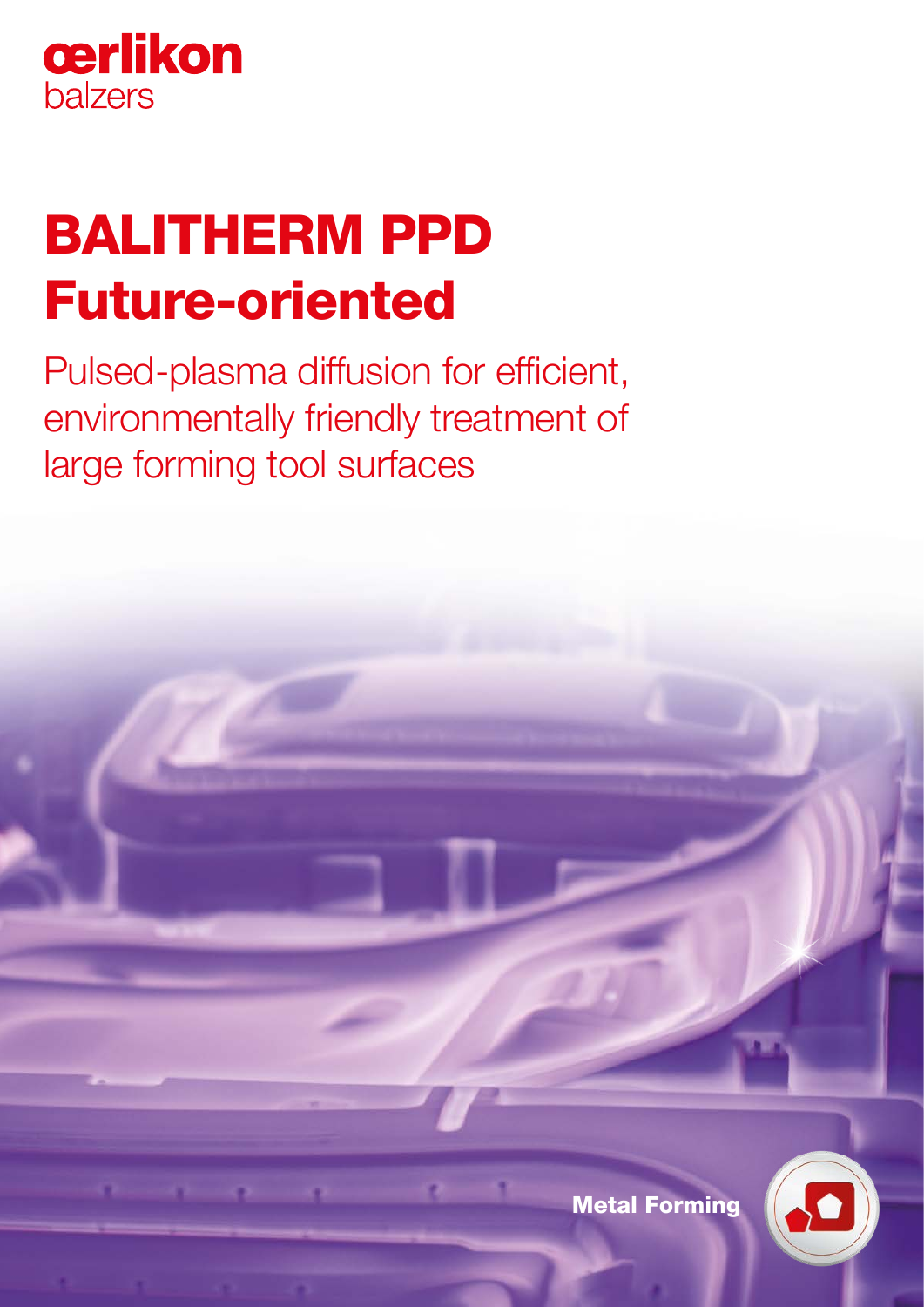# Take the lead – with BALITHERM PPD from Oerlikon Balzers

Until now, hard chrome plating has been the standard method employed for treating large forming tool surfaces. But, there is a highly-efficient and environmentally-friendly alternative: Pulsed-Plasma Diffusion (PPD®) from Oerlikon Balzers. With this forward-looking technology, the tools used for the manufacture of car body skin parts, for

example, only need to be treated one single time over their entire service life, while with hard chrome plating, up to ten treatments are required. Moreover, no harmful chemicals are used. Opt for BALITHERM® PPD from Oerlikon Balzers and profit from powerful advantages, first and foremost in the automotive industry, but also in heavy industry.

Diffusion process with easy maintenance

### Ecologically sound technology

Creates hard, wear resistant forming surfaces No poisonous gases or chemicals are used

### **High degree** of automation

For increased efficiency and energy savings in the entire process cycle

### Tool cleaning integrated in process

No elaborate preliminary bakeout of dirty or oily tools required

Surfaces treated with PPD® can still be modified and repaired

Considerably longer tool life through one-time PPD® surface treatment – good for the entire service life of the tool

Reduces tooling and production costs through significantly higher surface quality that requires notably less rework

Decrease in machine downtimes and corrective maintenance costs through low-maintenance PPD® surfaces

BALITHERM® PPD: Improved productivity and manufacturing process reliability as well as conservation of resources

PPD®

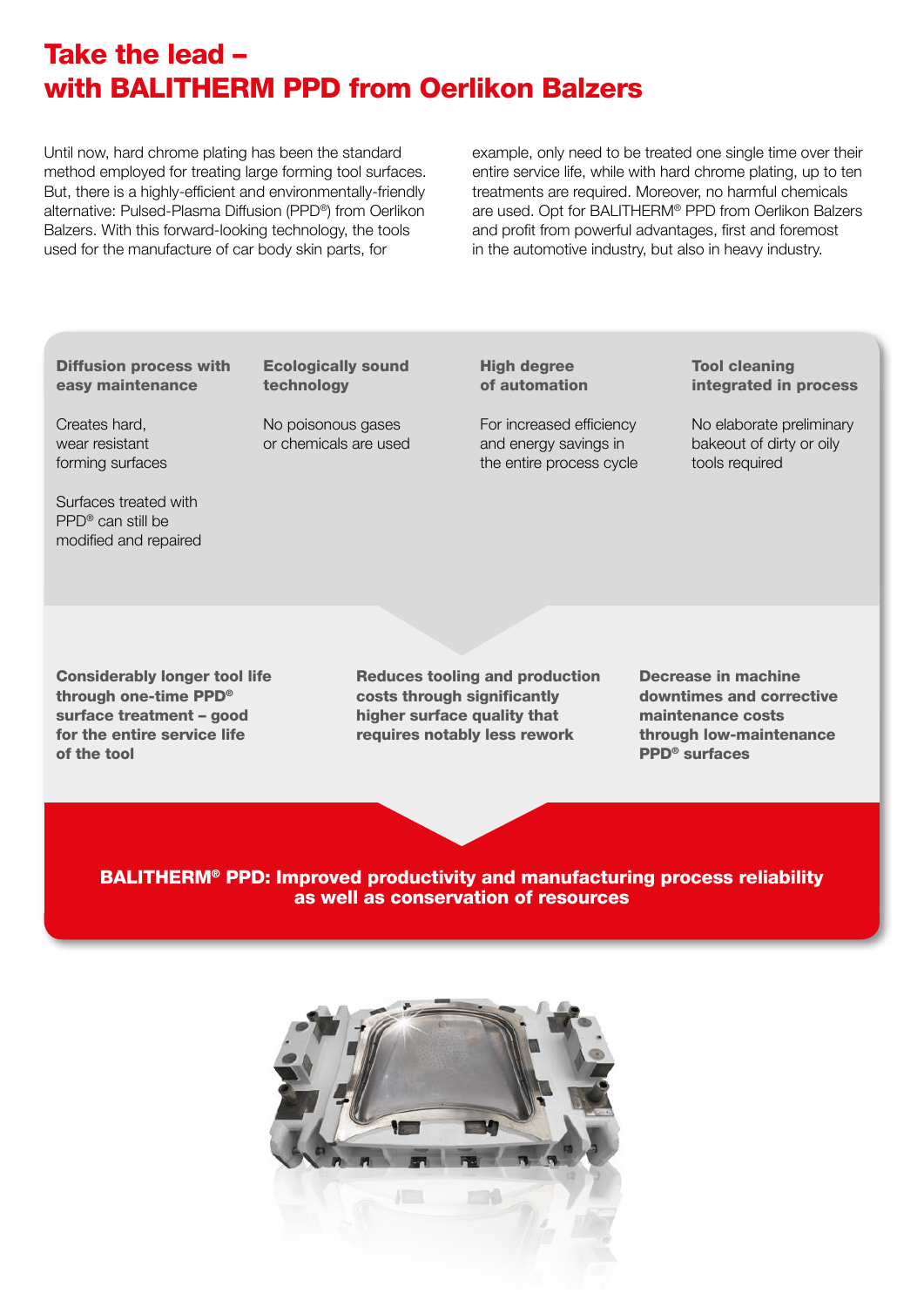# Maximise the productivity with BALITHERM PPD

Surface treatments for production of 1 million skin parts

> Hard chrome plating: up to 10 times

### BALITHERM PPD:  $1x$

**Treat** only once

Save up to  $65\%$ 

And help protect the environment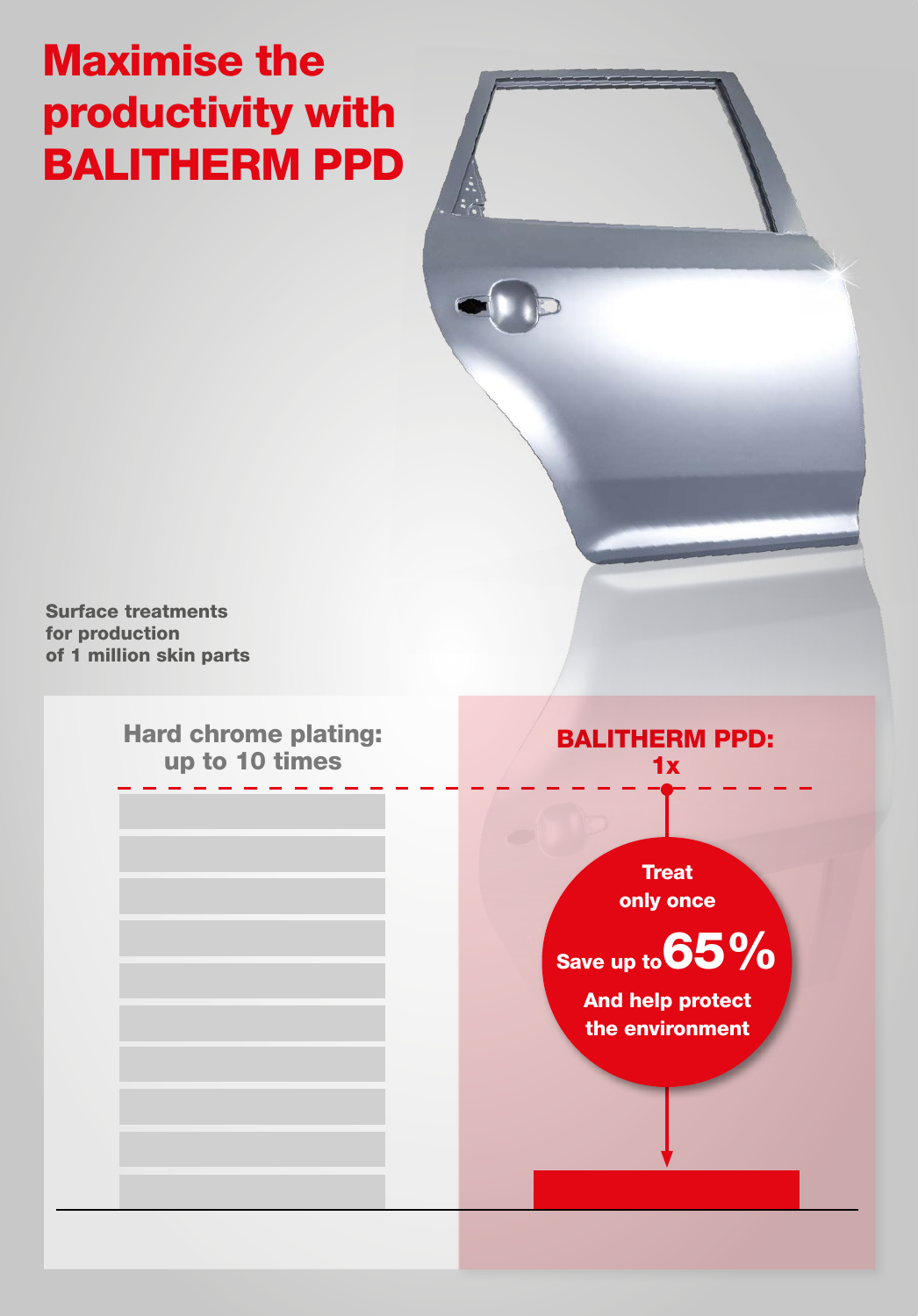## Step by step towards more efficiency: The BALITHERM PPD Service Process

Oerlikon Balzers offers you a decisive advantage: In contrast to hard chrome plating, cleaning of the component surfaces is already integrated into the PPD® process.

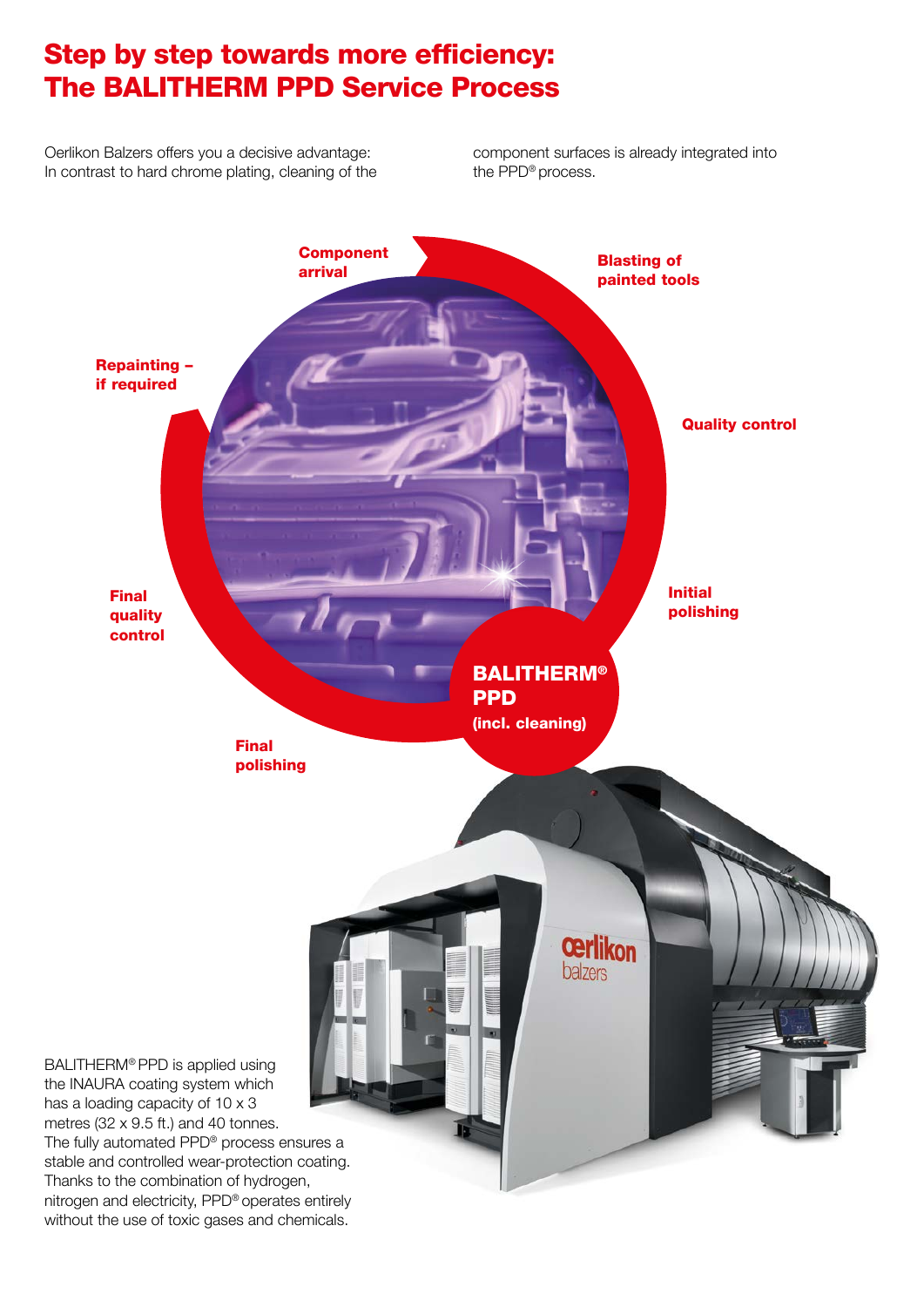# BALITHERM PPD treatment of stamping tools for car body panels



**Doors** 

# APPLICATION RECOMMENDATIONS GOOD TO KNOW!

In addition to BALITHERM® PPD, Oerlikon Balzers also offers plasma-enhanced diffusion processes for other applications: BALITHERM<sup>®</sup> IONIT for heavy industry: e.g. large machine parts, windmill gearboxes, steel-forming rolls, construction machinery BALITHERM® PRIMEFORM for plastics processing: e.g. large containers, automotive interiors and exteriors, household appliances